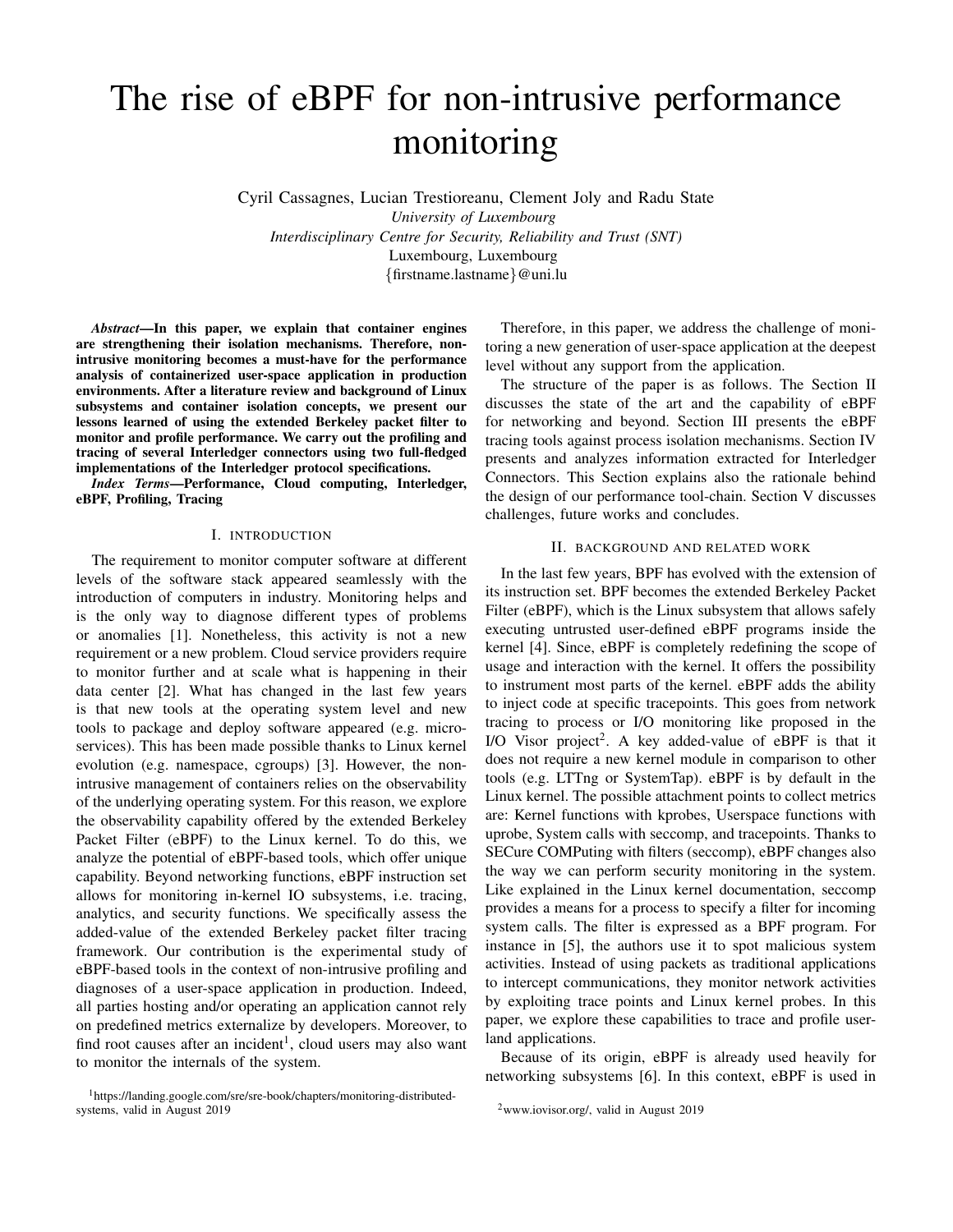conjunction with the eXpress data path (XDP) framework. XDP has been created to process packets before they enter the kernel, unlike the traffic control subsystem (TC). TC operates in the network stack, which means that the packet has been already processed by the kernel. Indeed, after a packet passes the XDP layer, the kernel allocates a buffer to parse the packet and store metadata about it. Then, to access the packet, the eBPF program uses a pointer to *sk buff*, and not *xdp buff*, which is not in the kernel. Nonetheless, the primary goal of these frameworks is to perform efficient switching, traffic classification [7], virtualized networks [8], [9], routing, traffic generation or communication optimization [10]. For instance, in [11] the main technical contribution of the authors is to show how this nascent technology can be used to not only build in-kernel programmable VNFs but also how to interconnect them on a single system. Indeed, the Linux kernel limits the size of eBPF programs to 4096 instructions or 32 kbytes, i.e. 4096 instructions of 64 bits. To get around this instruction limit imposed by Linux for security, Tail-calls are possible. This means that one program triggers another filter/program to create a chain of eBPF programs. In this area, Polycube is a framework that enables the creation and deployment of arbitrary virtual network function<sup>3</sup>.

Another new feature offered by this tool allows the authors of [12] to deal with the increase in encrypted traffic. To gain access to the clear text payload transparently for end-to-end encrypted applications they propose to use the recently merged kernel TLS functionality. This method does not require to decrypt and re-encrypt any data and reduces the overhead and latency. However eBPF/XDP is not the only system enabling programmable packet processing [13]. The Data Plane Development Kit (DPDK) is the main alternative to use accelerators (hardware or software) to manage transport protocols of the future and minimize the impact of the network service chain [14]. XDP takes an approach that is the opposite of kernel bypass. Next, like explained by the authors of [15], network traffic monitoring is traditionally based on packet analysis. While this approach is still useful in many contexts, it does not solve our problem to provide detailed visibility when containers or virtual systems are used. Like they suggest in their work, a merge between system and network monitoring is required. That is why in this paper we explore the limit of eBPF to monitor system-wise a containerized user-space application. Indeed, most of the research work on eBPF is related to the primary goal of the tool, i.e. packet processing. Therefore, talking of eBPF without talking about packet processing was until recently not relevant. However, eBPF is now valuable for security monitoring, network filtering but also for program tracing, profiling, and debugging.

With regards to the opportunity for Cloud infrastructures, today, Cloud data centres with providers at physical level and customers at virtual level both monitor their hard and software infrastructure to understand load patterns and to detect malfunctions [16] and bottlenecks. The motivation for cloud monitoring on both the virtual and physical levels can be summarized to the three following opportunities: alerting, resource allocation, and visualization [17]. The added-value of eBPF is performing those tasks for applications in production environment, even when micro-services are used. Indeed, in [18] the authors explain how micro-services are challenging the classical methodology and performance tools. Unlike traditional client-server applications, resolving performance issues requires to determine which micro-service is the root cause of performance degradation. The major contribution of the authors is their benchmarks, which unfortunately does not consider payment or micro-payment infrastructure, like Interledger [19].

### *A. Profiling and Tracing tools*

The recommended front-end for using BPF tracing framework is the BPF Compiler Collection (BCC). BCC was created by Brenden Blanco in April 2015 but the work of Brendan D. Gregg is now more than influential [20]. Performance tools allow performing two major tasks:

- Tracing, to report when events occur over time.
- Profiling, to report the number of occurrences of each type of event tracked.

There is a broad list of ways to perform Tracing in Linux [21]. From the original mainline Linux tracer, Ftrace, to profiling tools like perf. Over the years, more complex customized tracing tools appeared in the kernel, like BPF, eBPF, and out of tree tracers like LTTng, systemtap and Dtrace [22]. The most intrusive method uses only static instrumentation: tracepoints and user application statically defined tracepoints (USDT). However, this has several implications. First, this required access to the source code to add the user markers (USDT). Then, in any case, it requires recompilation to activate pre-defined marker. Second, user markers will have to be maintained over time based on the evolution of the code based. However, eBPF opens a new world of possibilities with dynamic instrumentation: kernel dynamic tracing (kprobes), user-level dynamic tracing (uprobes). For instance, in Java the dynamic instrumentation known as dynamic tracing lets you trace any software function in a running binary without restarting it. Nonetheless, one downside of this approach is the continuity of service over time because instrumented functions can be removed or renamed depending of the maturity of the software interface observed.

eBPF being introduced, we present now the mainstream front-ends for using it, which have been disseminated in a conference organized by the Linux foundation [23]. Moreover, we specifically used them in the context of our experimentation.

First, the BPF Compiler Collection provides a BPF library and Python, C++, and Lua interfaces for writing programs. BCC<sup>4</sup> front-end is a toolkit great for complex tools with a bound scope or for agents. In this respect, BCC provides a large set of predefined tools. Brendan just released most of his work in a book [24] where he presents all these tools.

<sup>3</sup>https://github.com/polycube-network/polycube, valid in Sept. 2019

<sup>4</sup>https://github.com/iovisor/bcc, valid in August 2019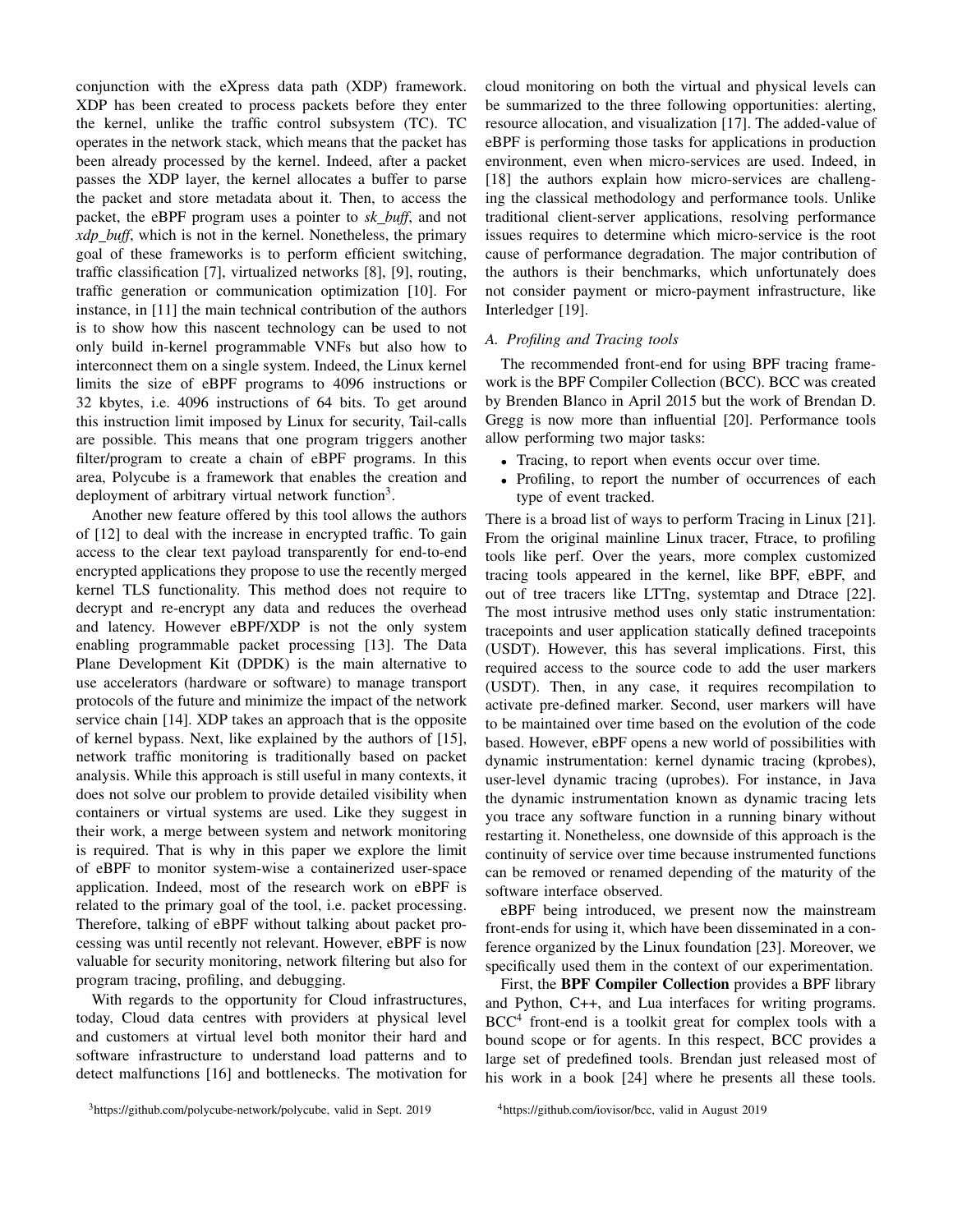An interesting fact is the audience targeted by the book, i.e. system administrators and reliability engineers. This confirms the relevance of the tools for cloud providers or in-house critical IT infrastructure. BCC requires a program built in three parts:

- 1) Importing the dependencies to use the eBPF framework.
- 2) The eBPF program always written in C-like language and stored in a variable.
- 3) The processing script allowing to load, execute and retrieve data from the eBPF program injected in the kernel.

Second, the *Bpftrace* for quick ad hoc instrumentation (e.g. for detecting zero-day vulnerabilities). Bpftrace<sup>5</sup> is suited for decomposing metrics into distributions or per-event logs to create new metrics. Ultimately, the tool helps to uncover blind spots. Bpftrace was created by Alastair Robertson. It uses LLVM as a backend to compile scripts to BPF-bytecode and makes use of BCC for interacting with the Linux BPF system, as well as existing Linux tracing capabilities: kprobes, uprobes, and tracepoints. The bpftrace language is inspired by awk and C, and predecessor tracers such as DTrace and SystemTap. Bottom line, Bpftrace is best for short scripts and ad-hoc investigations.

Third, the *Performance Co-Pilot* provides a range of services that are used to monitor and manage system performance. PCP<sup>6</sup> is a system-level suite of tools for performance analysis. It has been field-tested in RedHat distributions and provides a framework. PCP uses a daemon and relies on PMDA (Performance Metric Domain Agent) to collect any metrics.

eBPF collects the data in the kernel and transfers it in the user-space thanks to BPF Maps. This is a key/value store inside the kernel. This allows to collect metrics at each iteration of the eBPF program. A single BPF program can currently access up to 64 different maps directly. eBPF is changing drastically the capability of the Linux kernel [25], [26].

## III. NON-INTRUSIVE MONITORING AND PROFILING

Today performance monitoring for Cloud service providers is complex; while they do not have control of the application layer, they must provide the technical means to align with new regulations such as data protection in Europe. Moreover, containers have become a commonly-used method for deploying services on many operating systems, providing short application start-up times, resource control, and ease of deployment. Consequently, Cloud service providers have to deal with Continuous integration (CI) and continuous delivery (CD), application elasticity, and distributed data processing workloads. In this Section, we explain the complexity of undertaking performance evaluations for containerized userspace applications even when using Linux based profiling and tracing tools. We explain the rationale behind the aim of performing non-intrusive performance monitoring and we demonstrate the added value of eBPF-based tools to perform non-intrusive performance monitoring of containerized userspace applications.

## *A. Container isolation*

The isolation boundaries of a container can vary. In the case of Linux, namespaces and cgroups are used to set those boundaries. The first meaning that we attach to the principle of isolation implies protecting each process from other processes within the operating system. In consequence, this segregate the memory space of process A from the memory space of process B. To enforce this Docker container and other container technologies use a collective noun for a group of isolation and resource control primitives. For instance, the Google gVisor, the IBM Nabla secure container systems, and others propose a promising approach to containment [27]. The authors propose X-Containers as a new security paradigm for isolating single-concerned cloud-native containers. They explain that replacing some of the isolation primitives with local system call emulation sandboxes is not enough guarantee.

In this context, where isolation of software components is strengthening, we advocate for non intrusive performance monitoring with in-kernel facilities. Security and performance are the primary concern but gathering indicators for performance or to guarantee security becomes a challenge. On the one hand, user level tools are required to monitor the full stack of their application in a outsourced environment and, on the other hand, more advance sysadmin tools are required to monitor black-box containers. Indeed, it is not clear yet how dynamic instrumentation will be able to safely bore in the containment boundaries where the business code is. The addedvalue of non-intrusive monitoring has been proven in many other works [28], [29], [30], [31], [32] and [2]. For instance, Cilium<sup>7</sup> leverages eBPF in a cloud native and micro-services context. However, Kubectl-trace is a Kubernetes command line front end for running bpftrace across worker machines in Kubernetes cluster [33]. While at this stage and to the best of our knowledge there is no solution yet to activate metric capturing during the deployment of a containerized application with Kubernetes or equivalent.

## *B. eBPF integration*

Our goal is to dissect the behavior of Interledger connectors. This means that at minimum, we want to perform the full scope of classic system resources monitoring, e.g. CPU, memory, TCP connections. Then, two other requirements are the possibility to filter traffic at the XDP level and the possibility to filter the metrics gathered per container. For this, we use the PID or a port number for a container running a specific network service. The key features that we consider for our tool chain are the extensibility of the tools used and the possibility to store collected data. We want the ability to archive metrics to perform a posteriori analysis.

Like explained previously, BCC and bpftrace are meant to be used for the creation of higher level tools such as

<sup>5</sup>https://github.com/iovisor/bpftrace, valid in August 2019

<sup>6</sup>https://pcp.io, valid in August 2019

<sup>&</sup>lt;sup>7</sup>cilium.io, valid in August 2019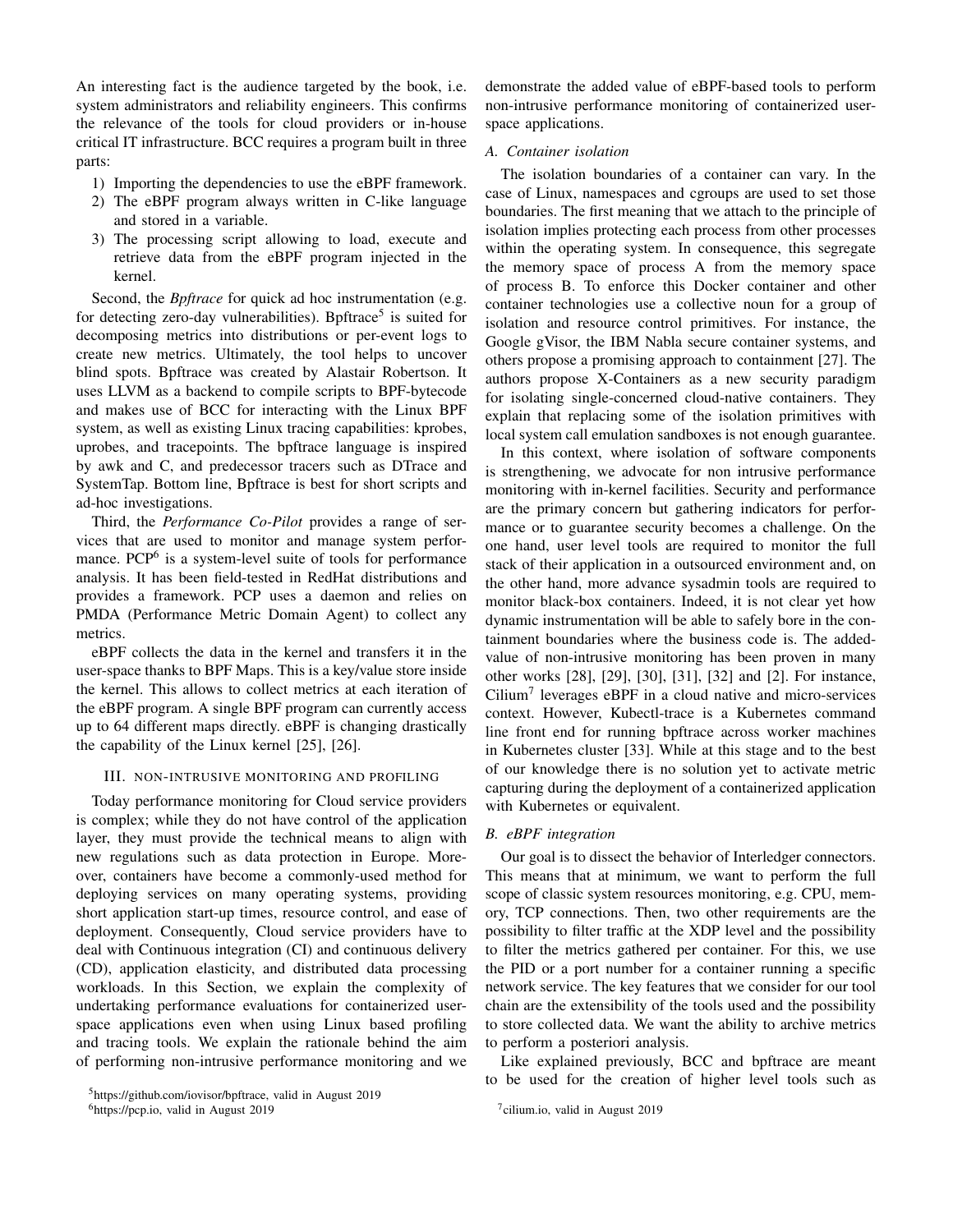eBPF exporter or Performance Co-Pilot (PCP). At first, we experiment with eBPF exporter, open sourced by Cloudflare, to extract metrics and feed the main Prometheus server which scrapes and stores time series data. Prometheus is supported by the Linux foundation and relies on special-purpose exporters for services like the eBPF exporter. Prometheus has a multidimensional data model with time series data identified by metric name and key/value pairs and so a query language to leverage, PromQL. Then, we were not satisfied with the module provided by the eBPF exporter. Indeed, we did not have the possibility to monitor the garbage collector or any facility to add IP filtering. Between modifying the parser of the YAML files used by the exporter written in Golang and switching to PCP, we decide to switch to PCP. Another argument in favor of PCP is that it provides support for the creation and management of archive logs.



Fig. 1. Overview of the performance monitoring setup

Figure 1 shows the selected tool chain. PMDA modules are in charge of injecting eBPF bytecode in the Kernel. Then, PMDA modules gather and transmit collected metrics to a PCP web daemon. Next, a visualization layer is required. In this context, we try the following tool composition for the realization of our performance monitoring tool chain:

- eBPF Exporter: integration with Prometheus and Grafana.
- Vector and Performance Co-Pilot (PCP): for remote BPF monitoring.
- Grafana with PCP: for remote BPF monitoring.

Regarding data visualizations, we experiment with Grafana and Vector. Vector can "visualize and analyze system and application-level metrics in near real-time". These metrics include CPU, memory, disk and network, and application profiling using flamegraphs. Most important, Vector is built on top of PCP. Vector pulls performance data from the PCP web daemon, which in turn talks to the metric collector daemon. This model is lightweight as no data is stored across browser sessions, and there is no metrics aggregation across hosts.

Finally, in spite of our critics on static program instrumentation, we try user application statically defined tracepoints as shown in Figure 1. This approach is simple, easy to parse but completely intrusive and lacks features such as typed arguments. This is only suitable for the development and debugging phase.

#### IV. PROFILING AND TRACING OF INTERLEDGER

As explained before, on-line monitoring is required in our case. The default toolkits do not fulfill our needs. That is why we have to create new eBPF programs, which will be integrated in our monitoring solution based on Vector and PCP, like presented Figure 1. We add dedicated modules for the purpose of monitoring the connector during its execution. For each module, parameters can be set through a common configuration file for the BCC PMDA of PCP. Therefore, we filter the monitoring to the connector itself, by setting the ports, IP address and PID of the network stream to be monitored. It is even possible in some cases to limit to a process selected by regular-expression matched name. Each module was systematically added in three steps. First, write the corresponding user-space program to inject and perform the measurement with the eBPF program. Second, gather and store data with PCP, by adding the corresponding module in the BCC PMDA. Third and last step, display the data in one or more widgets in Vector, to allow for on-line monitoring.

## *A. Interledger connector*

The goal of Interledger is to provide an architecture and a minimal set of protocols to enable interoperability for any value transfer system. The Interledger protocol is literally a protocol for Interledger payments. Interledger Connectors aim to realize the vision of an international friction-less payments routing system. In other words, a standard for bridging diverse financial systems [19]. In this Section, we use two full-fledged implementations of the Interledger protocol. Each of them runs over the last long-term support version of node s  $(v10)$ in a Docker container. The reference implementation of the protocols is in github<sup>8</sup>. This is a JavaScript implementation of an Interledger connector. The second implementation of an Interledger connector is also in JavaScript and all the source code is on github<sup>9</sup>.

The main business risk connectors face in Interledger is being unable to fulfill the incoming transfer after their outgoing transfer has been executed [34]. This is what they call the *Fulfillment Failure*. To diminish as much as possible the odds of that occurring, they propose some mitigation measures $^{10}$ . For two of them eBPF has a clear added-value:

- Packet filtering White-listing or denial of service protection
- Redundant Instances Difficulty to interfere with program instance(s)

Therefore, monitoring is a must in this case and in the case of an unexpected attack. Indeed, a worldwide payments routing system will certainly be a clear target.

<sup>8</sup>https://github.com/interledgerjs/ilp-connector, valid in Sept. 2019

<sup>9</sup>https://github.com/interledgerjs/rafiki, valid in Sept. 2019

<sup>10</sup>https://interledger.org/rfcs/0018-connector-risk-mitigations/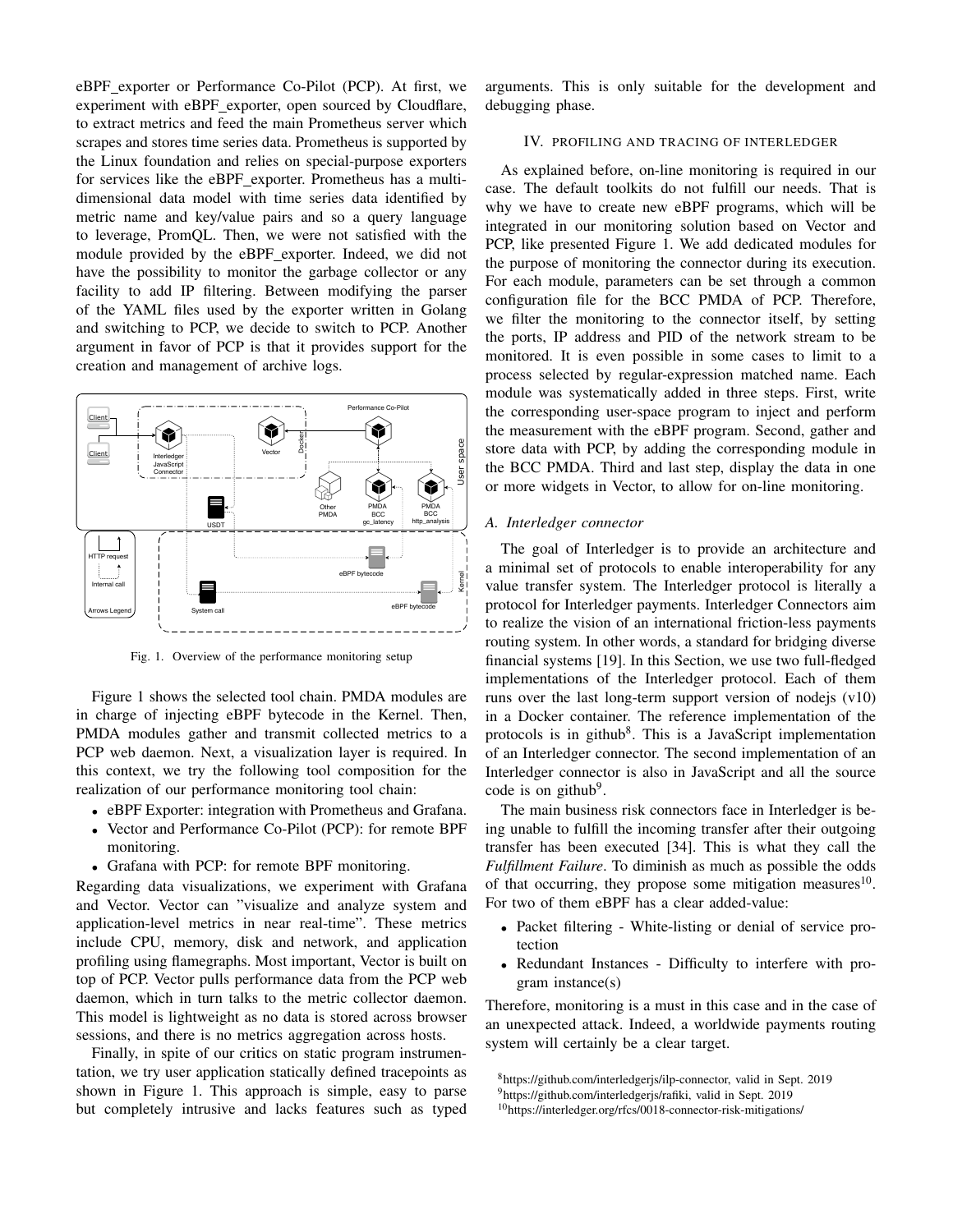## *B. Performance analysis and flamegraph analysis*

In this Subsection we profile both Interledger connectors to point out performance flaw. All the material and code produced in the context of the experimentation carried out for this paper are available on a github repository $11$ .

In [35], we explain how to setup an Interledger test-bed connected to a private RippleNet and Ethereum PoA. For this paper we used a simplified version of our test-bed to first generate traffic only through two connectors based on the reference implementation. This simplified test-bed is composed of a private RippleNet and three interconnected connectors, i.e. forming a triangle where one is only observer/idle. Then, using the same setup, we generate traffic through the Rafiki connector. To generate the workload, we trigger payments between two users connected to two different connectors and exchanging 50000 XRP at a rate of 1 XRP per ILP packet. In another work, we are currently evaluating the impact of the parameters used by Interledger to route and settle payments. This means that we create a proper payment channel and carry well formed ILP packet.

To perform the stack trace profiling, i.e. flamegraphs, we use a tool called  $0x^{12}$ . The stack trace profiling can be resource intensive. Therefore, *0x* proposes a method to generate a flamegraph on a production server. By default 0x uses the internal profiler of the JavaScript engine (V8). This means native frames are omitted.



Fig. 2. Reference implementation at work - full flamegraph



Fig. 3. Rafiki implementation at work - full flamegraph

Figure 2 and Figure 3 show respectively the flamegraph generated for the Reference implementation and for Rafiki, both under workload, i.e. sending ILP packets. We present these flamegraphs to emphasize first the differences in terms of behavior. Conceptually, the two connectors do the same thing. Indeed, both implementations are based on the same specification and the same JavaScript libraries. The main thing that distinguishes Rafiki is its software architecture. To compare the Interledger connectors, we also carry their stack trace profiling while in idle state, to have a baseline. Besides, in our Vector dashboard we are also able to monitor application specific metrics: garbage collector, TCP sessions lifetime, HTTP traffic (HTTP verbs, code), Websocket sessions, network throughput and other classic metrics. At this scale, Figure 2 and Figure 3 only allow us to point out major performance differences between the two implementations.

One of the major added-value of such flamegraphs is the interactive nature of the plot that let you drill-down and zoom on any function call. This is helpful when you do not know what you are looking for. That is why, we primarily used the flamegraph as a map to find out where Bilateral Transfer Protocol (BTP) and the Interledger Protocol v4 are active.

Based on these Figures, which are at this scale suitable for two things:

- Observe the general shape of the flamegraph. Knowing that functions are ordered alphabetically
- Observe the proportion at runtime of each function level, i.e. native, business, etc.

For the reference implementation we notice several prominent columns pointing out deep and long function calls at the application level. The software stack at issue is managing part of the ILP packets processing and part of the settlement process. Therefore, we investigated further how ILP packet are (de-)serialize and how the settlement process is triggered. It turns out that in Rafiki developers decouple the settlement engine from the packet processing logic. Therefore, results are consistent with their architectural modification. In Rafiki, the columns pattern disappears.

## *C. New eBPF program created*

*a) Monitoring the garbage collector:* BCC provides an example to count the number of executions of the Garbage Collector (GC) and time them. This was however not integrated into PCP and Vector. Therefore, we have built on the example to create a PMDA module and a heatmap widget for Vector. The heatmap presents the lifetime and the frequency of all the call to the garbage collector.

*b) HTTP traffic Identification:* We get the packet in a raw form, quite close to the bytes circulating on the network. Even though some processing has been performed by the network card at this stage. For instance, on card TCP checksum validation leads to an incorrect value of the corresponding field when reading the packet at our stage. All the following process is performed in the kernel at TC level. Our goal was to show how far we can go in the packet analysis at this level to, for instance, filter packet as early as possible. Consequently, we process each network layer to locate the HTTP content. First, we read the "type" field of the Ethernet layer header. If the value is the one associated with IP protocol, the packet is

<sup>11</sup>https://github.com/Oliryc/monobpf, valid in Sept. 2019

<sup>12</sup>https://github.com/davidmarkclements/0x, valid in Sept. 2019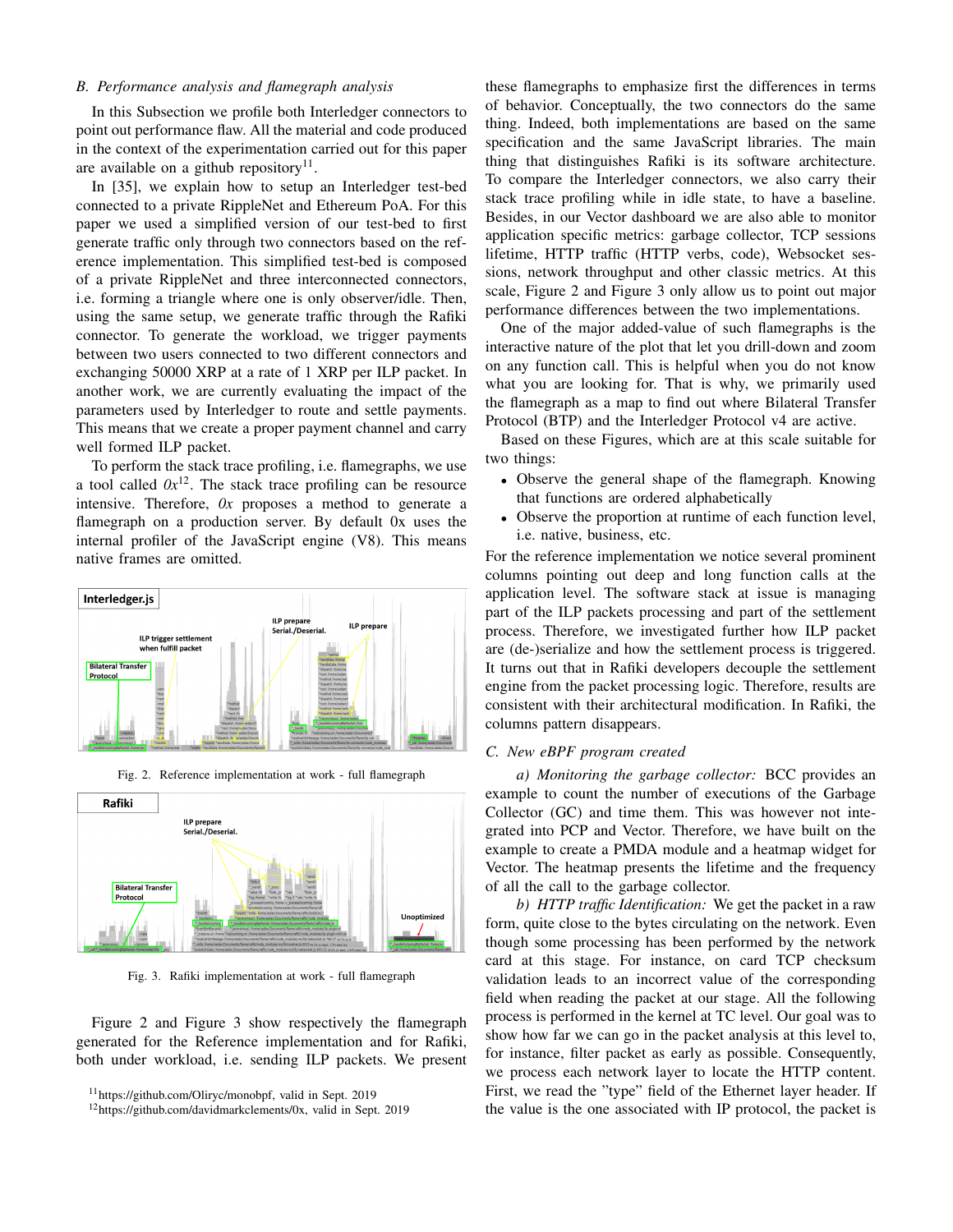candidate, i.e. it could be an HTTP packet and we process it further. The next header is then from the Internet protocol. We know the position of its first byte because the Ethernet layer is fixed-size. The "nextp" field of the IP header is checked for correspondence with TCP. If so, the packet is still candidate. To know where the first byte of this TCP header is, we use the "ihl" field of the IP header. Similarly, to know where the first byte of the HTTP header is, the "doff" field of the TCP header can be used to know the length of this last header. Finally, we can check the packet for typical HTTP content, like methods (GET, POST). If this matches, we send the packet to the userspace program, where a similar task is performed to locate the HTTP payload. From this payload, features of the HTTP protocol can be extracted, like methods, headers, return codes. Note that as soon as the packet is not candidate anymore, the treatment is interrupted.

| <b>Header</b> | How to know the size?               |
|---------------|-------------------------------------|
| Ethernet      | Fixed size in spec.                 |
| <b>IP</b>     | Size inferred from the "ihl" field  |
| <b>TCP</b>    | Size inferred from the "doff" field |
| <b>HTTP</b>   | Sequence-delimited size             |
| TARLE I       |                                     |

PROTOCOL LAYERS TO DECAPSULATE MANUALLY TO LOCATE THE HTTP PAYLOAD.

*c) IP Whitelisting and Denial of Service Attack:* As a hardening measure, we leveraged eBPF and XDP to improve the resilience of the connector against denial of service (DoS) attacks. It has been observed in the industry that rejecting packets with iptables rules was not efficient enough to successfully handle medium-sized DoS attack. The reason is that once iptable decides to drop a packet based on one of its rules, it is quite late already. Some copy and processing already went through the kernel stack and situations where all the CPU time is used to merely drop the packets arise. To solve this, a new good practice is to rely on XDP. However, this security layer is not perfect but clearly improve the capability of the kernel. With XDP, we can decide to drop a packet right away, on the networking card, thus without entering the kernel stack. Indeed, this technique becomes even more relevant for the new generation of network cards.

A key point of XDP compared to iptable is that there are no costs associated to the re-injection of the packet into the kernel when we want to keep it. This is paramount to avoid slowing down legitimate packets during an attack. Nonetheless, since it is based on IP white-listing, the risk for DoS attacks still exists if an attacker success to find an IP in the white-list. Finally, the code of the eBPF program used for DoS protection is presented in Figure 4.

In this Section, we presented a part of our results. Indeed, to perform a precise analysis and diagnosis of the program under workload the cross-validation of all the different metrics collected is required. Our experimentation are twofold. We use eBPF to better understand Interledger connectors when treated as a black-box program. Then, we assess the potential of eBPF probes to monitor the full stack from operating system

```
1 #define WHITE4SIZE 6
3 static int ip4white[] = { 3137448128, 1644275904,
    \rightarrow 16885952, 2516691136, 2197924032,
       1140959424};
    \mapsto5 int xdp_prog1(struct CTXTYPE *ctx) {<br>6 hh_off = sizeof(*eth);
      nh\_off = sizeof(*eth);if (data + nh_of \gt data_en)9 return rc;
10 }
11 h_proto = eth->h_proto;
12 if (h_proto == htons(ETH_P_IP)) {
13 // Allow packet to pass if its IP is in
           \leftrightarrow the whitelist
14 int ip = get_ipv4(data, nh_off,
           ,→ data_end);
15 if (ip == NOIP) {
16 return XDP_DROP;
17 }
18 #pragma unroll
19 for (int i = 0; i < WHITE4SIZE; i++) {
20 if (ip4white[i] == ip) {
21 return XDP_PASS;
22 }
23 }
24 return XDP_DROP;
25 } else if (h_proto == htons(ETH_P_ARP)) {
26 return XDP_PASS;
27 } else {
28 return XDP_DROP;
29 }
30 }
```
2

4

7

Fig. 4. Code snippet to prevent DDOS with XDP

to application layer when the application is containerized and not modifiable.

#### V. CONCLUSIONS

eBPF is a major change in the Linux kernel, which impacts a large audience of users. Indeed, as researchers, we are always interested to perform precise measurements for our experimentation and this can be achieved with a better observability of the kernel. For system engineers, this offers the possibility to better point out the applications' critical behavior, and for administrators this is the opportunity to better secure infrastructure and profile third-party applications.

In this paper, we realized experiments with a Linux subsystem to monitor containerized user-space applications. We performed these experiments in the context of our work with Interledger connectors where the capability to monitor the software stack in production is a must-have. With this work we explored and assessed the tool landscape created to support eBPF. The contribution of this paper encompasses:

- The use of eBPF/XDP programs with one of the industry standard tools, Performance co-Pilot
- Experimentation of the tools on Interledger connectors

In our future work, we will assess how this type of tools can create an end-to-end view of a distributed system. Nowadays, in complex n-tier architecture the challenge is to trace a request all along its journey.